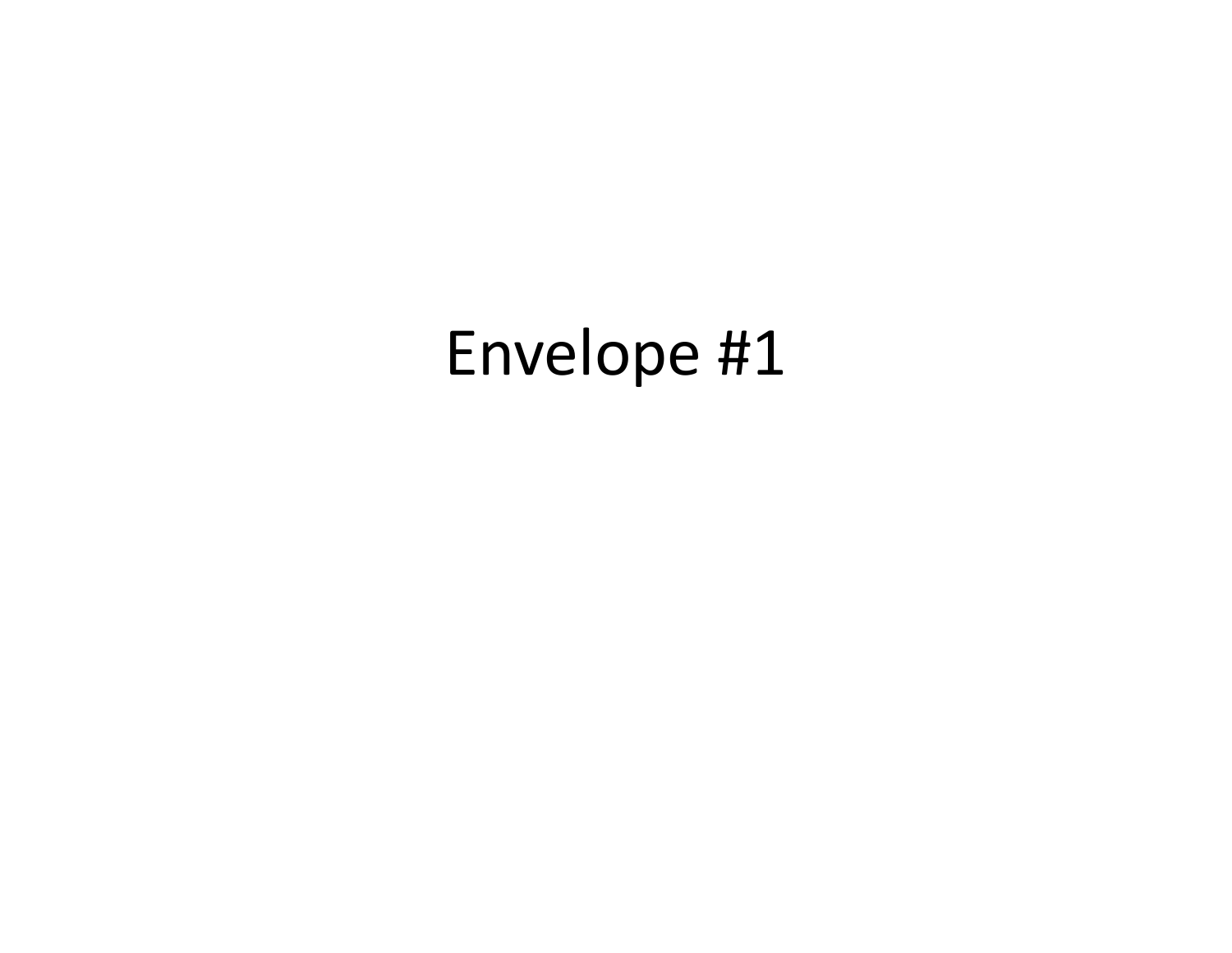#### Why are we here?

- A. For the greater good?
- B. For the chocolate provided at the door?
- C. Because we have to?
- D. All of the Above?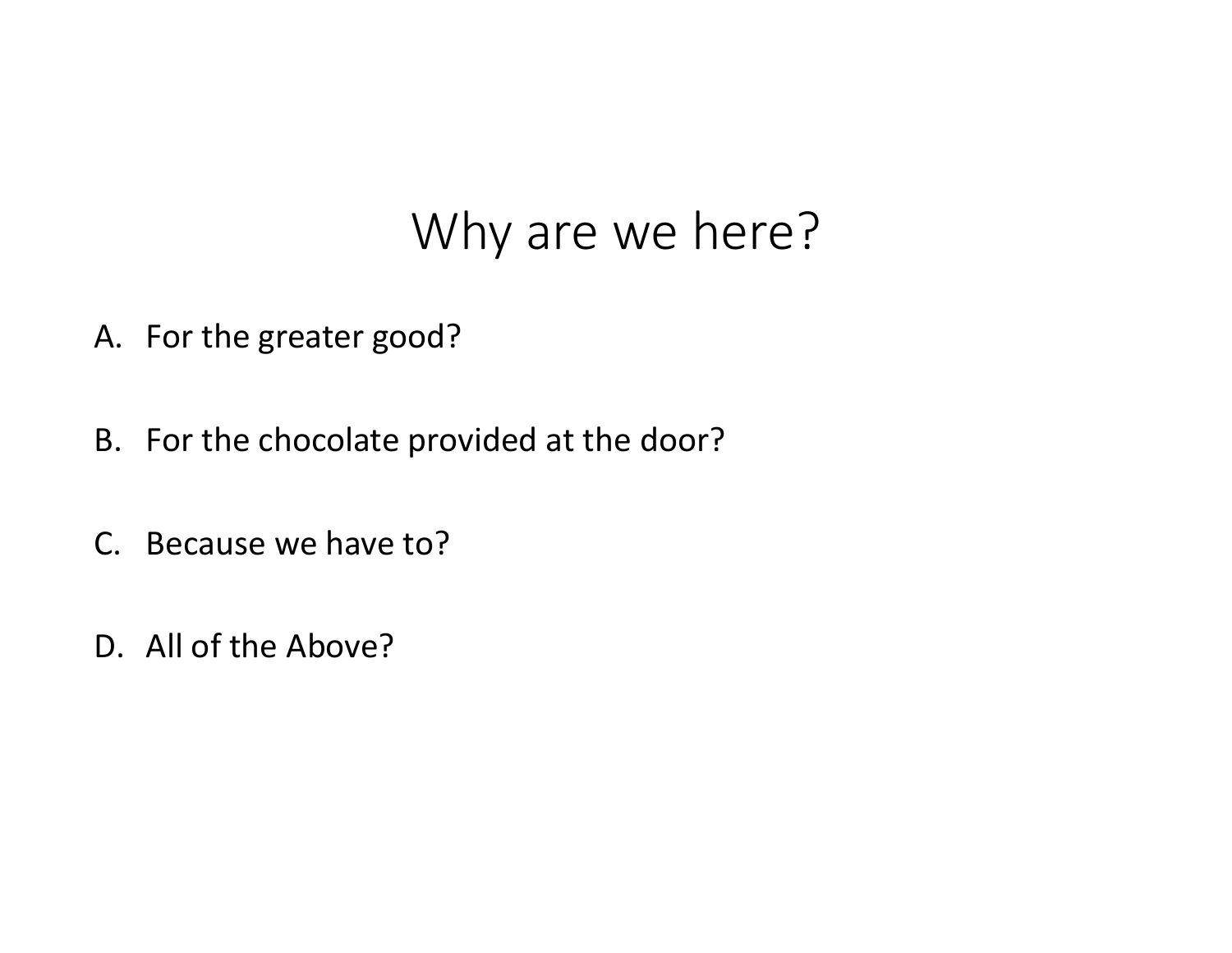

## Preparation for CAEP Accreditation 2018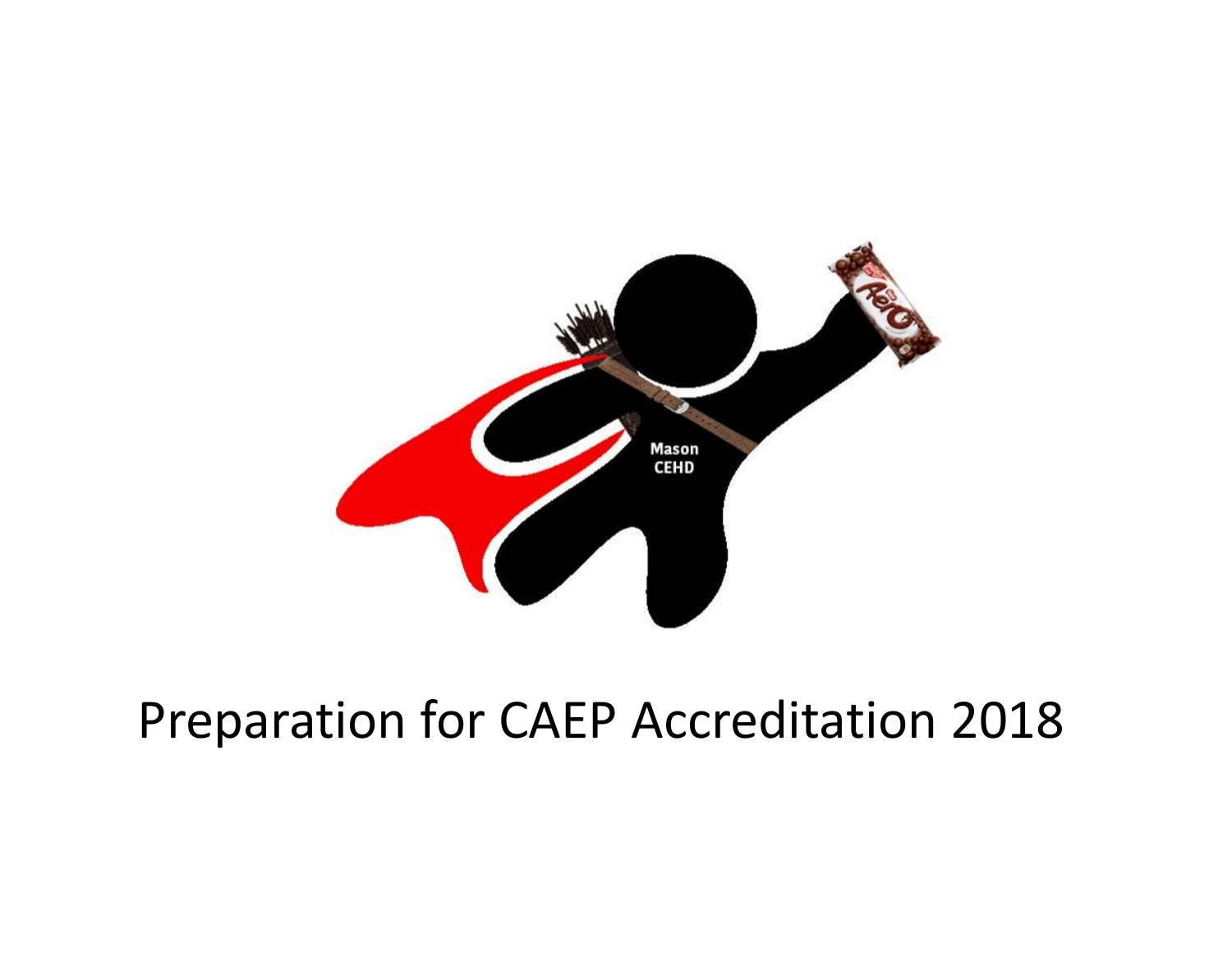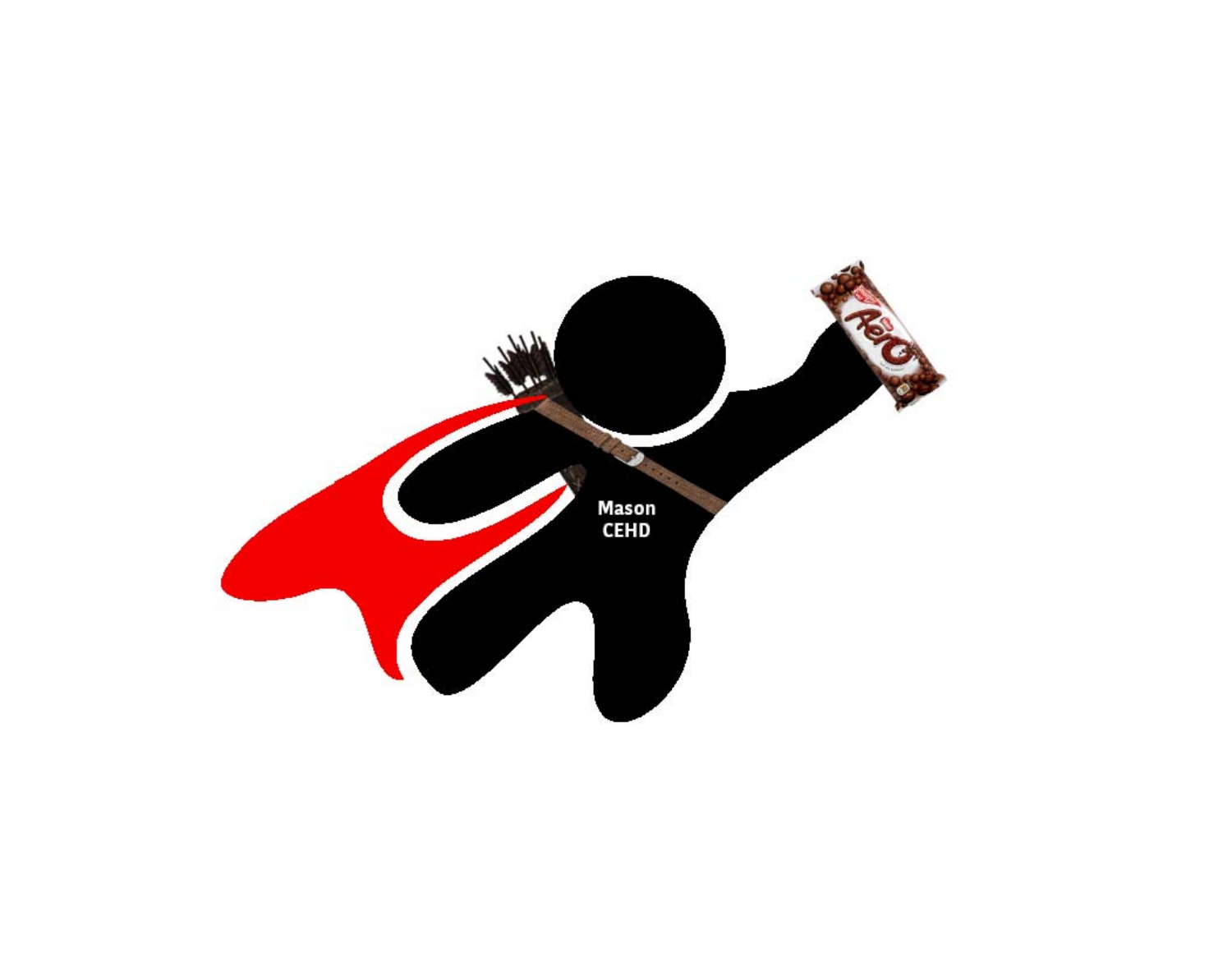## Agenda

•Overview for the Big Group

- Timeline for CAEP Reaccreditation
- Overall Structure of CAEP Self Study Submission
- CAEP Standards and Cross‐Cutting Themes

Group Work!

• Final Recap and Moving Forward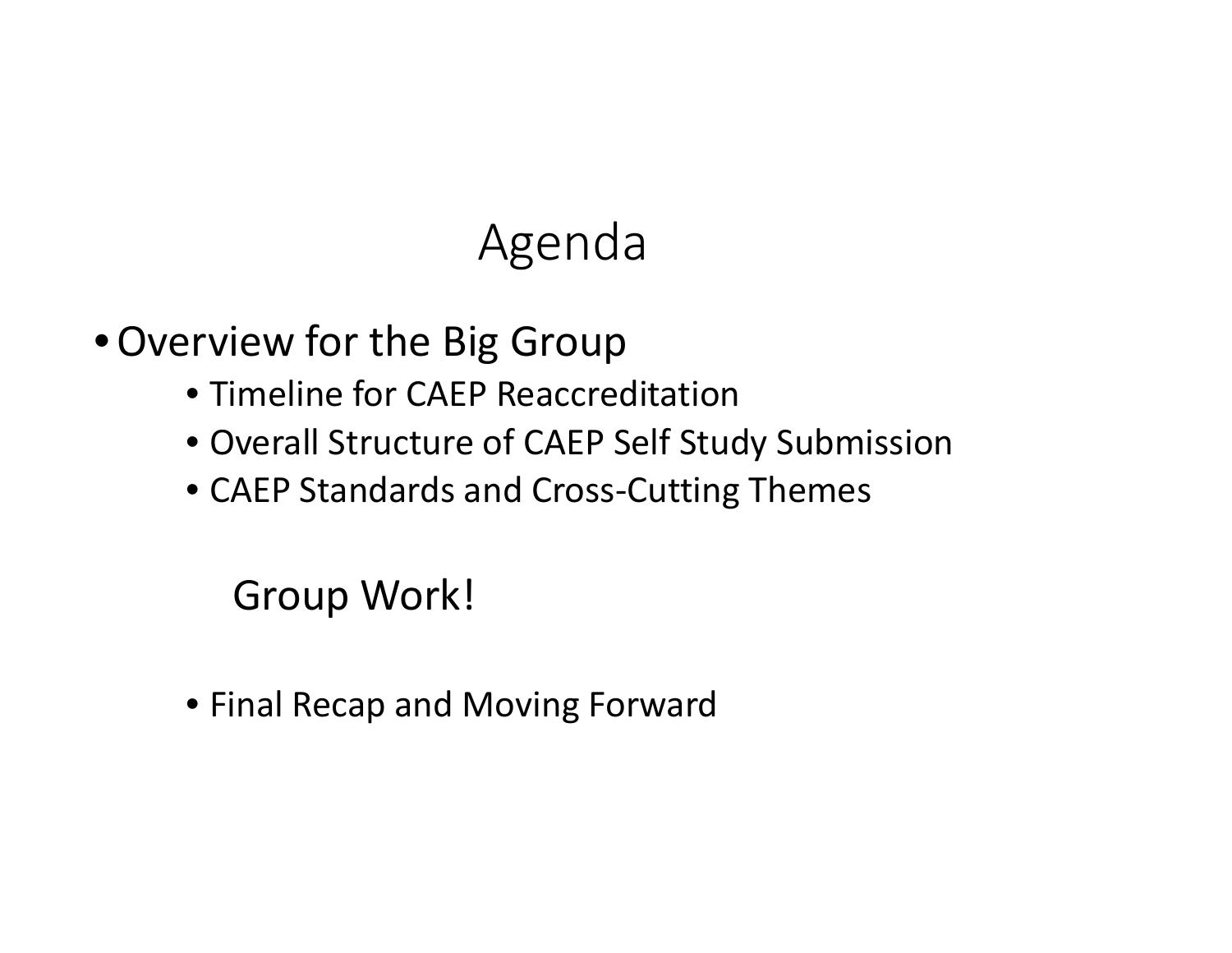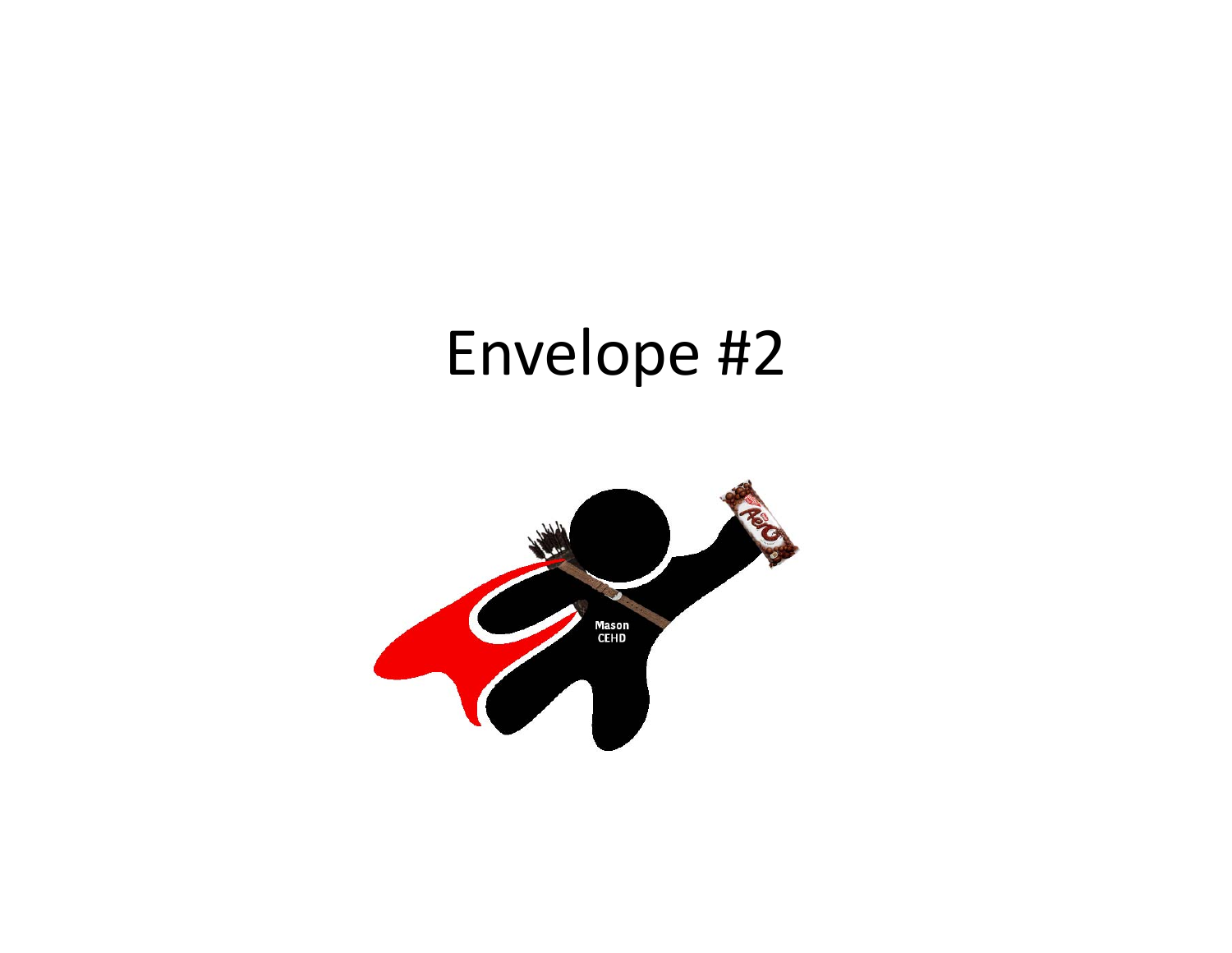### Reaccreditation Timeline

- Now through Fall 2017: Collect Evidence & Create Plans for Evidence
- Fall 2017: Write Narrative in Support of Evidence
- Spring 2018: Submit Self Study Report & Begin On‐Site Visit Preparation
- Within 60 Days of Self Study Report Submission: CAEP Formative Review Report
- Within 30 Days of CAEP Formative Review Report: CEHD Rejoinder to Self Study Report (Summertime…??)
- Fall 2018: On-Site Joint Visit Virginia and CAEP Representatives Recommendations<br>□ Only
- Day After Visit: Blurg….

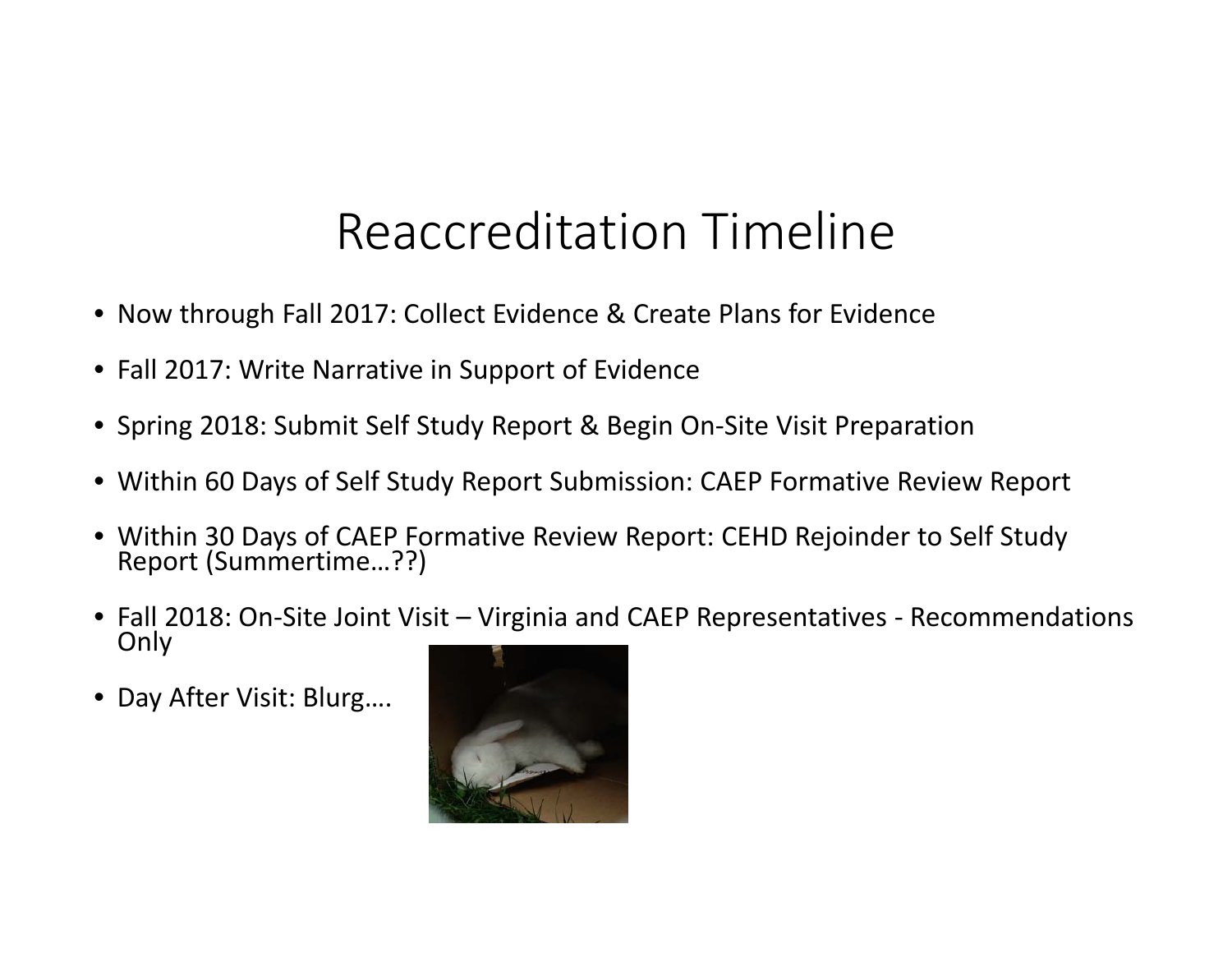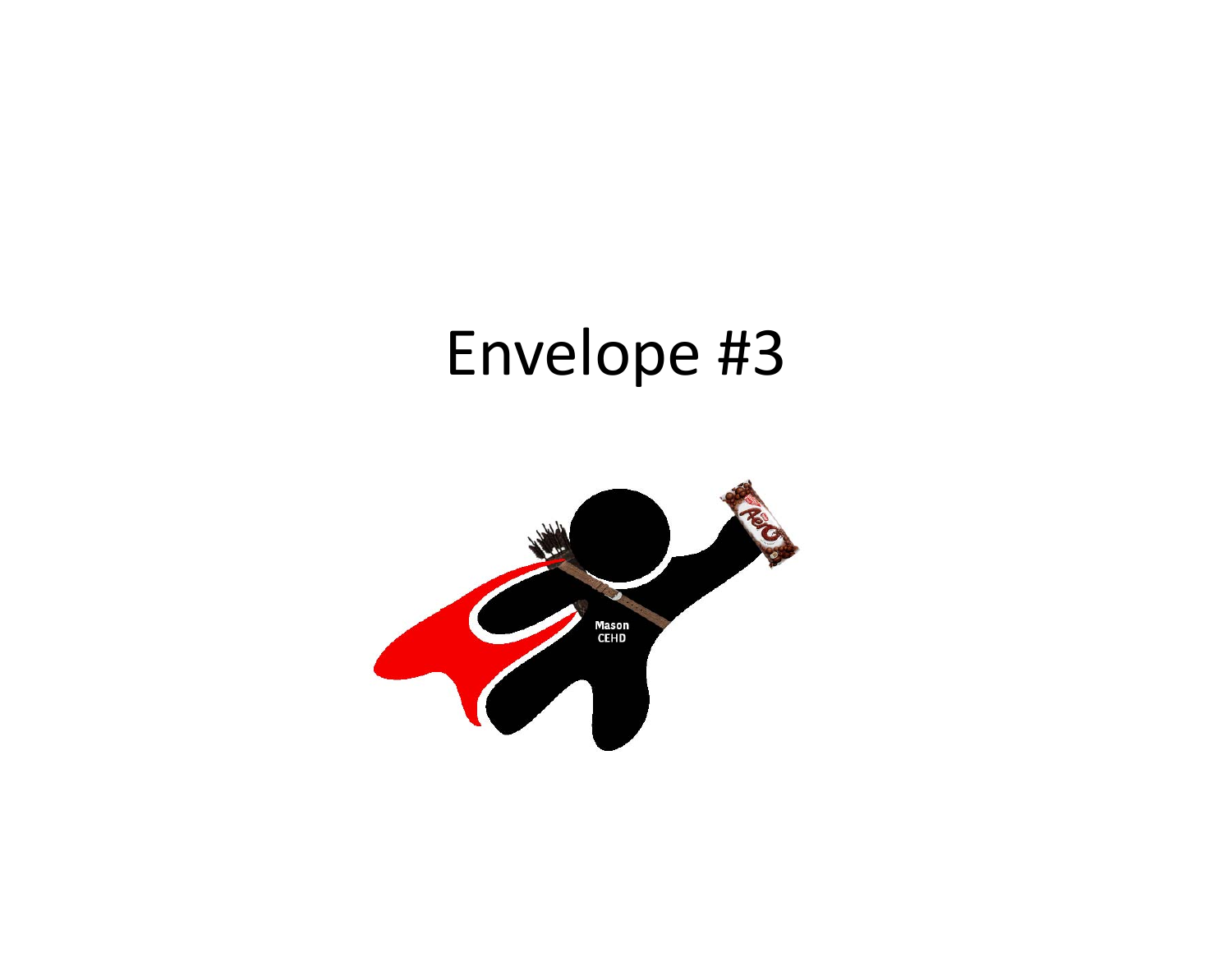## The CEHD EPP Approach

#### Selected Improvement (SI) Self Study Report

…which means we must present <sup>a</sup> data‐driven plan for improvement in <sup>a</sup> selected focus area and show progress over the accreditation term.



Joint Self Study Visit



…which means that VDOE representatives will be part of our Visiting Team and will use this CAEP process to review our programs, plus <sup>a</sup> few other items…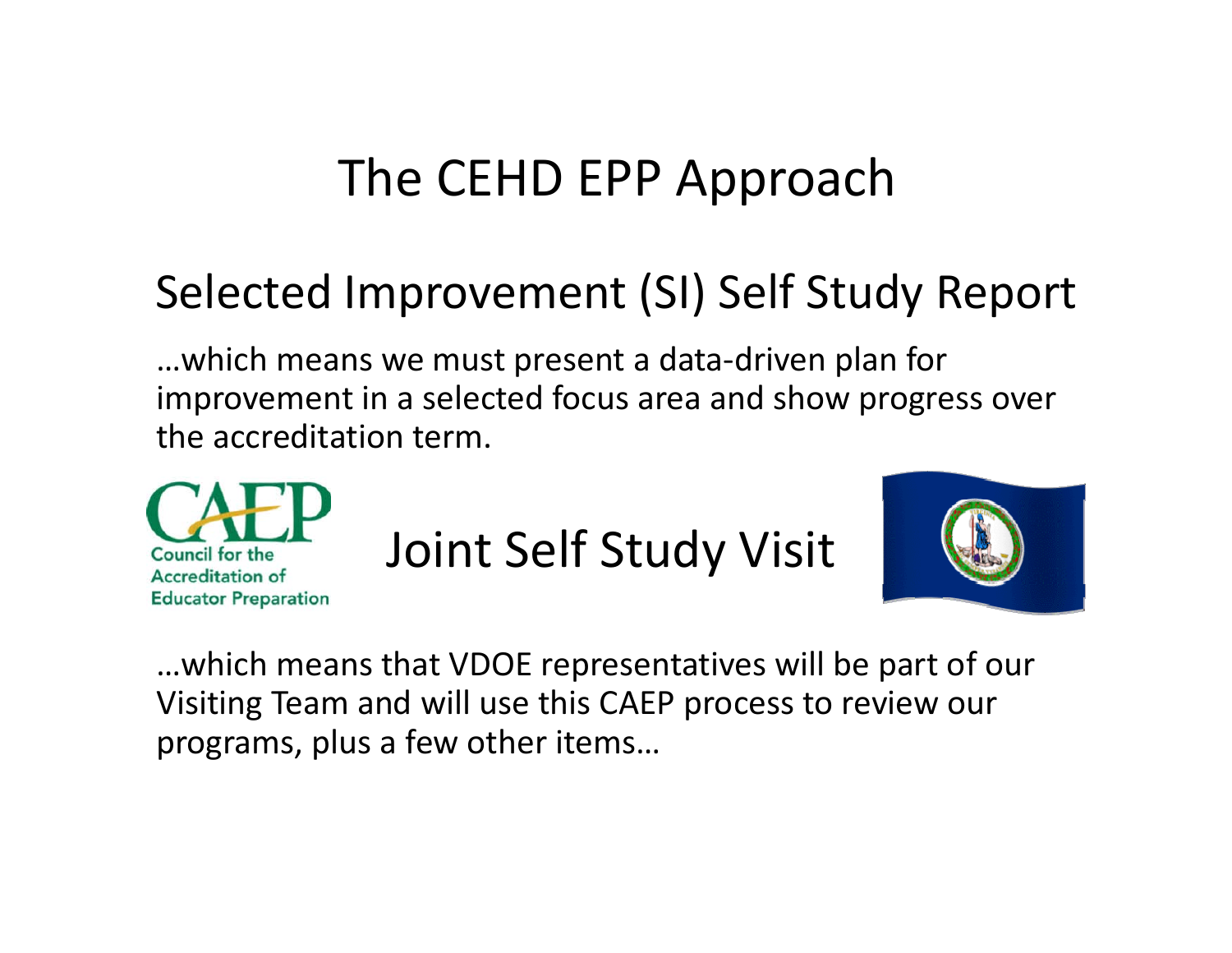## What does a SI Self Study Report Entail?

#### Self Study Template

- Education Preparation Provider (EPP) Characteristics (Budget, Faculty Qualifications, Facilities, etc)
- CAEP Standards' Narrative
- **CAEP Standards' Evidence \*\***
- **CAEP Cross‐Cutting Themes (Diversity and Technology)\*\***
- Areas for Improvement from Previous Accreditation
- Focus on Areas of the Selected Improvement Plan

#### **\*\*Our group work focus today**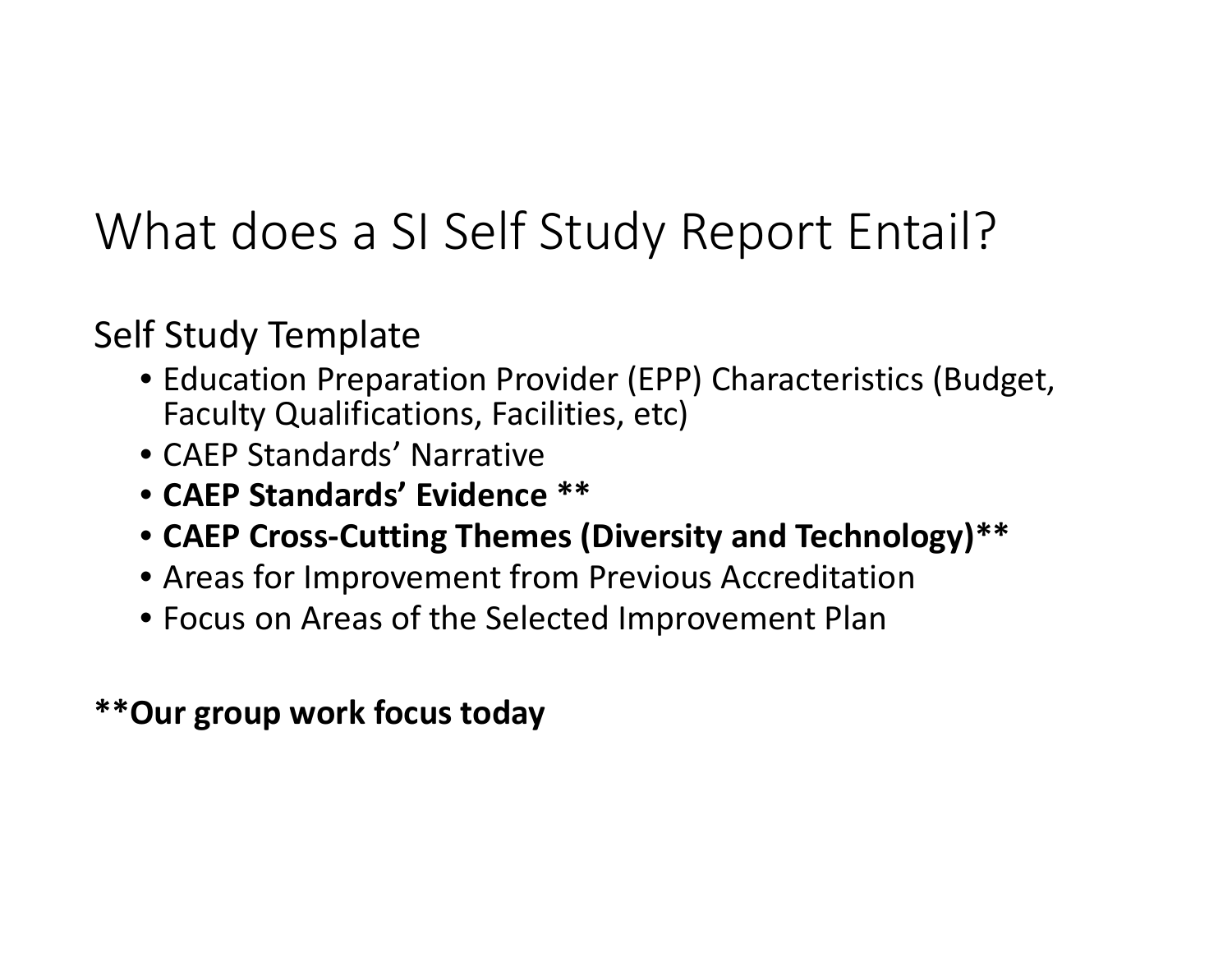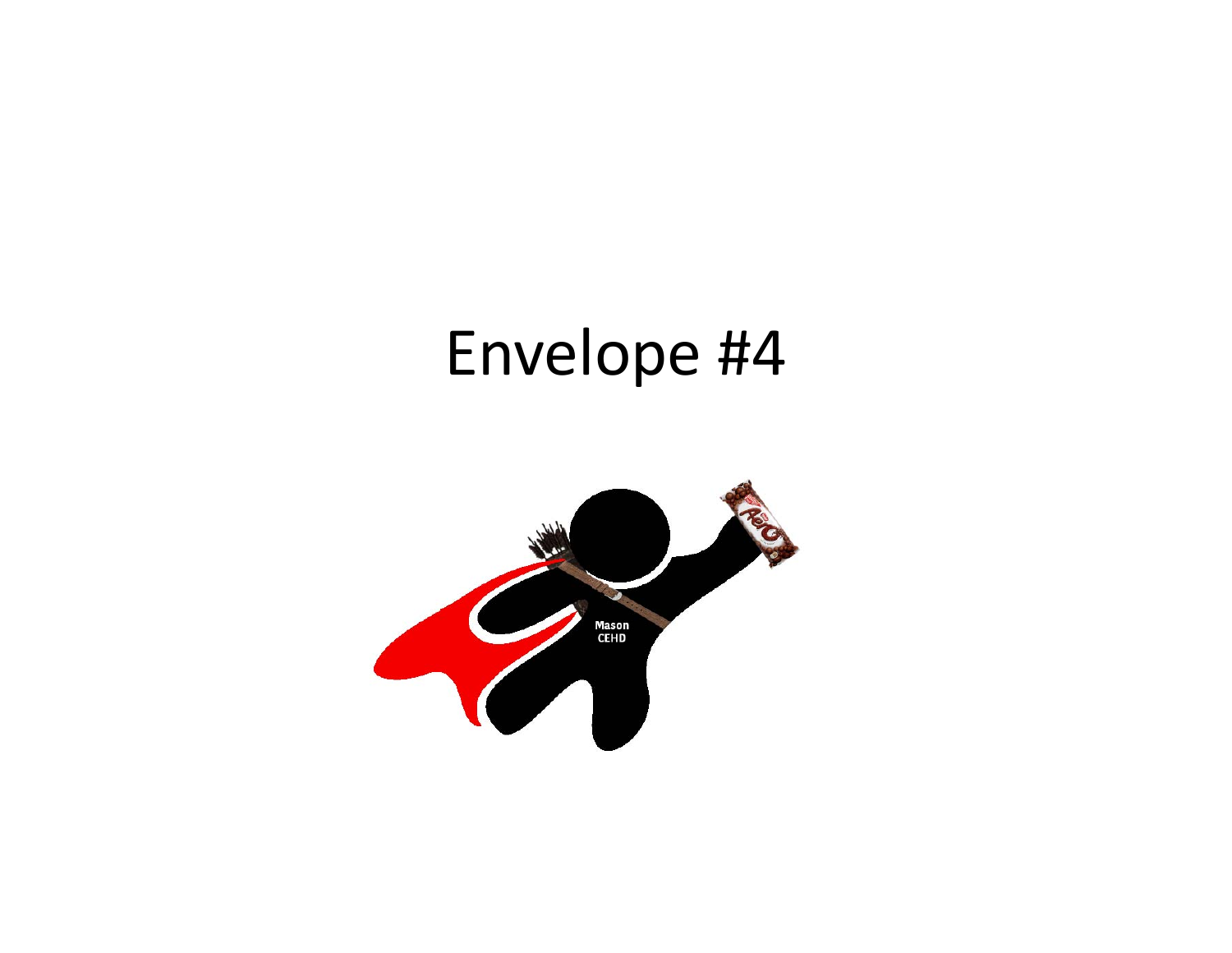## CAEP Initial Program and Advanced Program **Standards** Same standards….Different components

- Must have **evidence** (due to our Phase‐In Schedule) for All Initial Program Standards
	- ECE, ELEM, ESL, FL, PHED, SEED, SPED General, SPED Adapted, SPED VI, Theatre Education
- Must have **plans** (due to our Phase‐In Schedule) for all Advanced Program Standards
	- ASTL, C&D, EDLE, Ed Psych, LTS, Literacy, MEL, TTCH
- Separate Responses for Initial and Advanced Programs in the Self Study (except for<br>Standard 5...) Standard 5...)
- No program is too small to be included! Data can be aggregated for little programs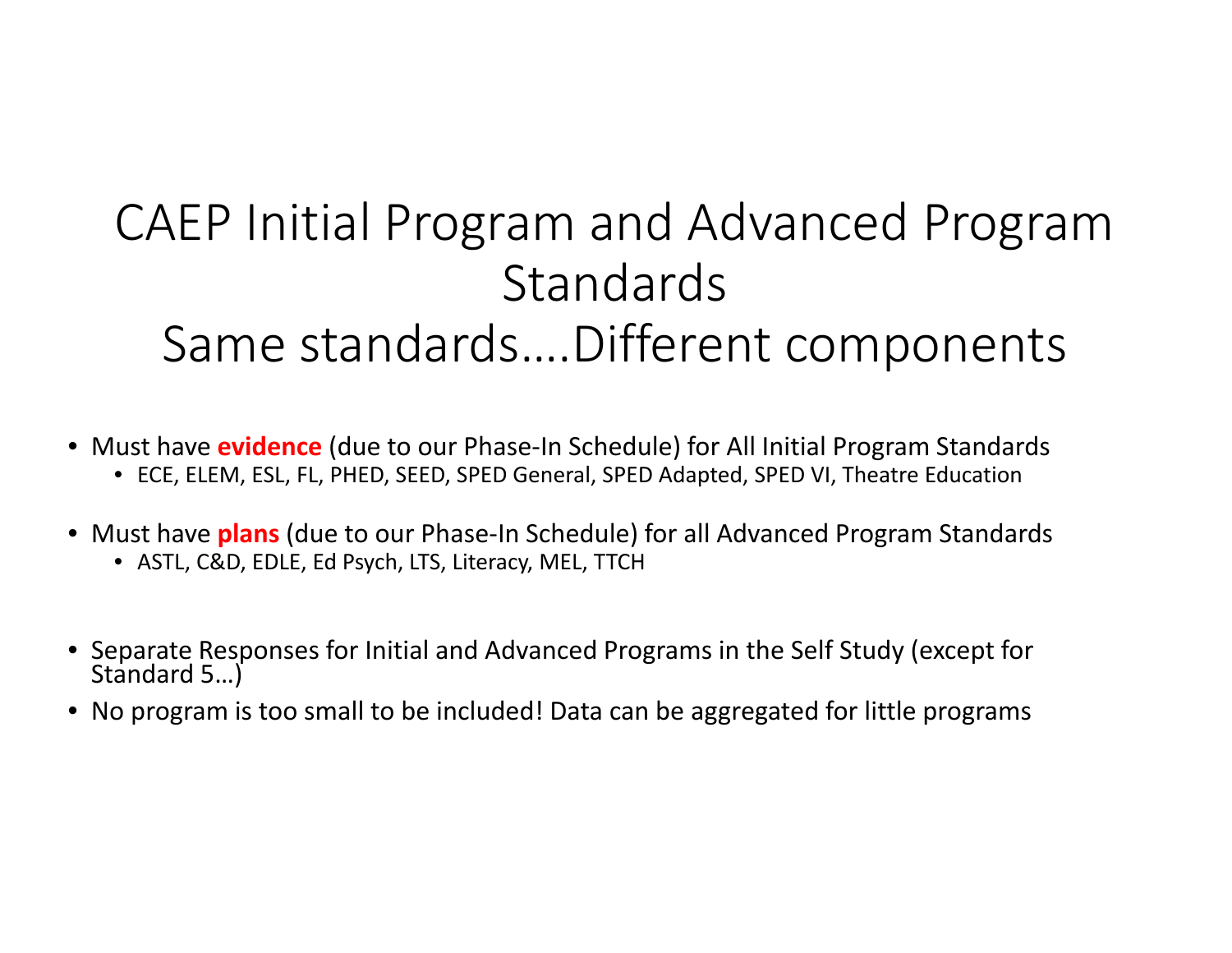#### CAEP Standards

- Standard 1 Content and Pedagogical Knowledge
	- Initial Programs Common Assessments
	- Advanced Programs Different Across Programs
- Standard 2 Clinical Partnerships and Practice
	- Inclusion of Stakeholders at Every Point



- Recruitment and Gateway Monitoring
- • $\bullet$  Standard 4 – Program Impact

•

- Employer Satisfaction, Completer Satisfaction, Completer Impact on P12 Learning
- Standard 5 Provider Quality Assurance and Continuous Improvement (CI)
	- Systematic collection and assessment of the St 1‐4 data, and how they inform CI

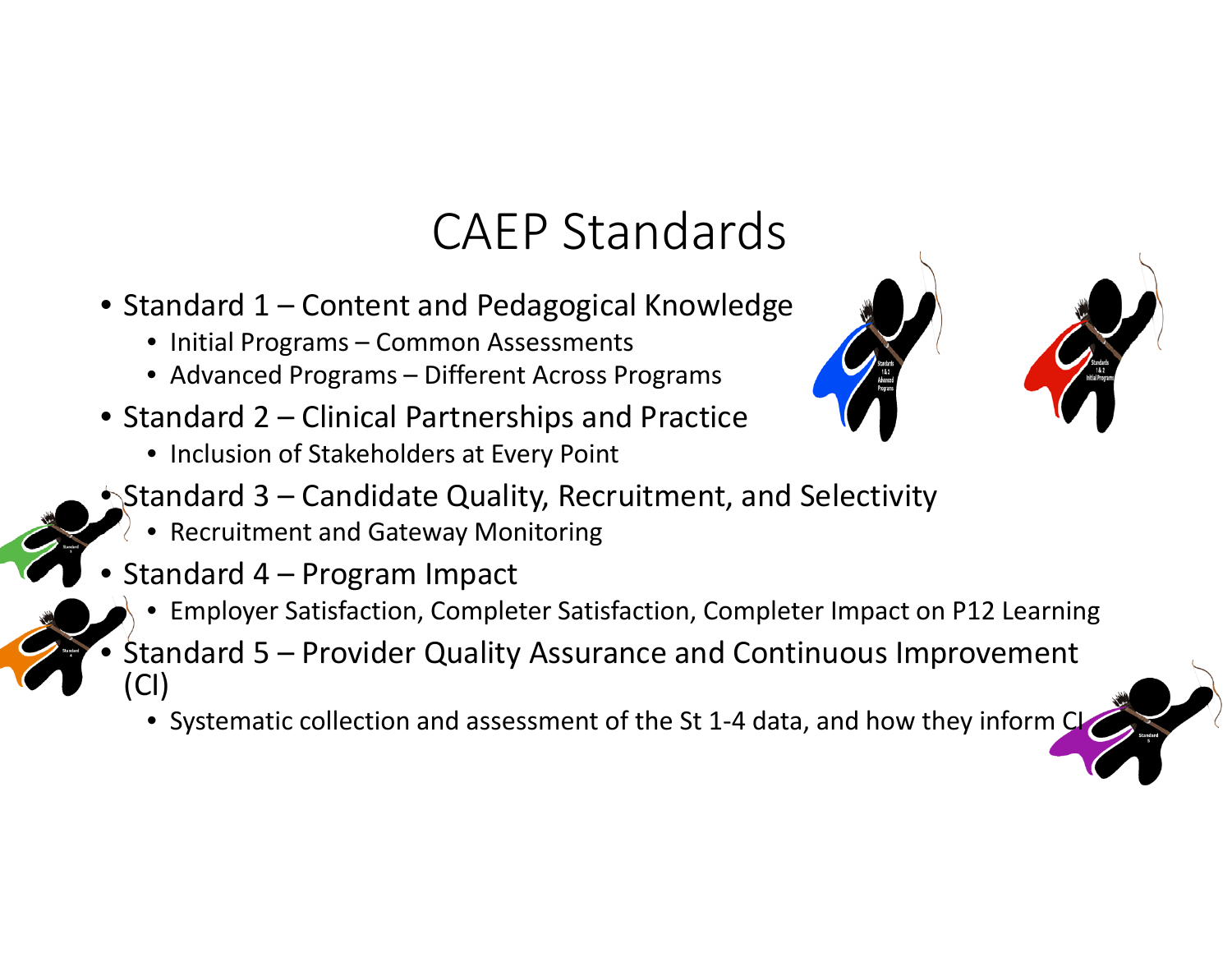# Envelopes #5 and #6

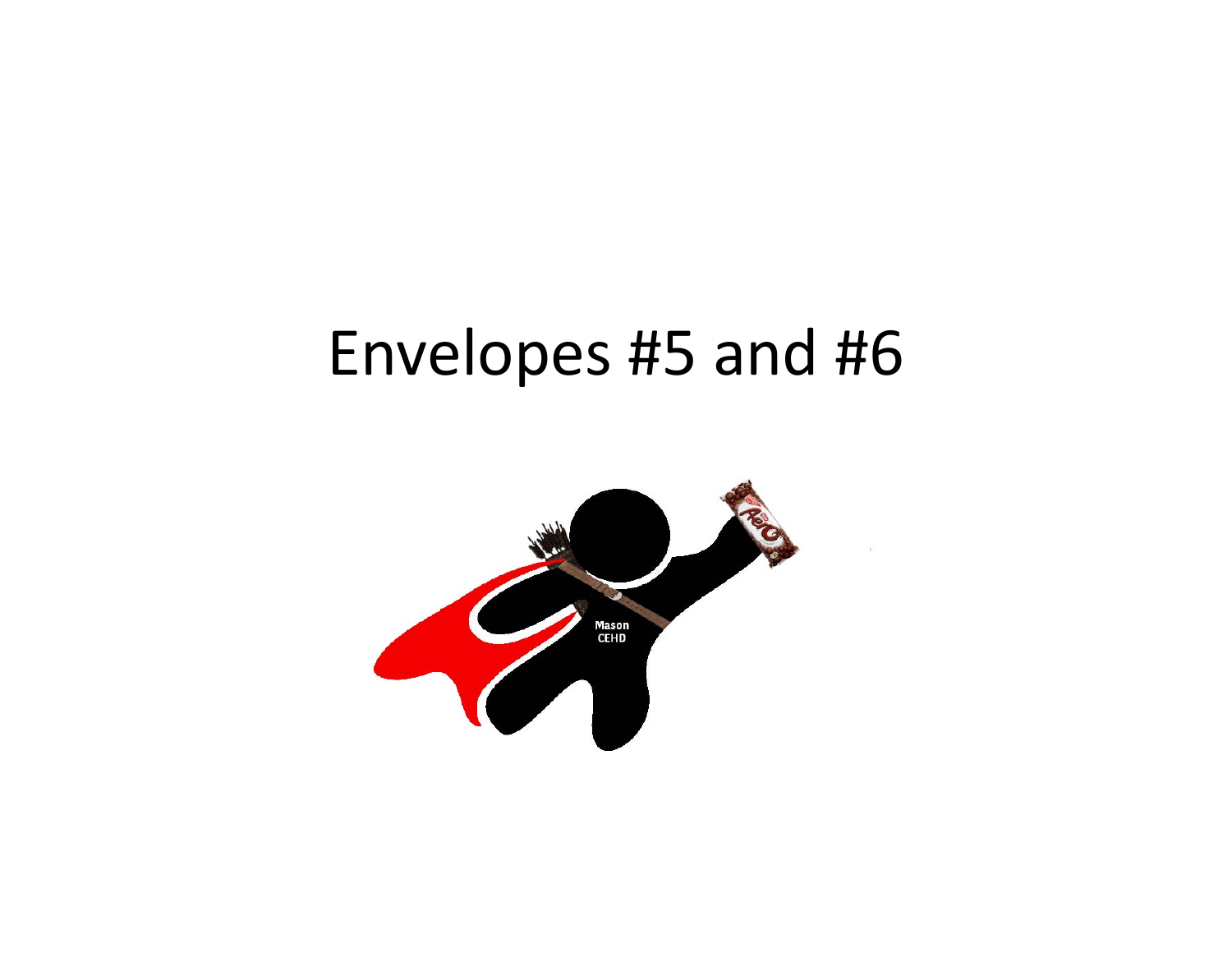## CAEP Cross‐Cutting Themes – Technology and Diversity

• The themes are presented in the standards as "embedded in every aspect of educator preparation," and self studies provide an opportunity for each provider to address how the themes are integrated into preparation.





Also consider…Stakeholder Inclusion

• How we include stakeholders, or should include stakeholders, in each component should be identified. Stakeholders are expected to be involved at every level of program and course development, implementation, assessment, feedback, and review.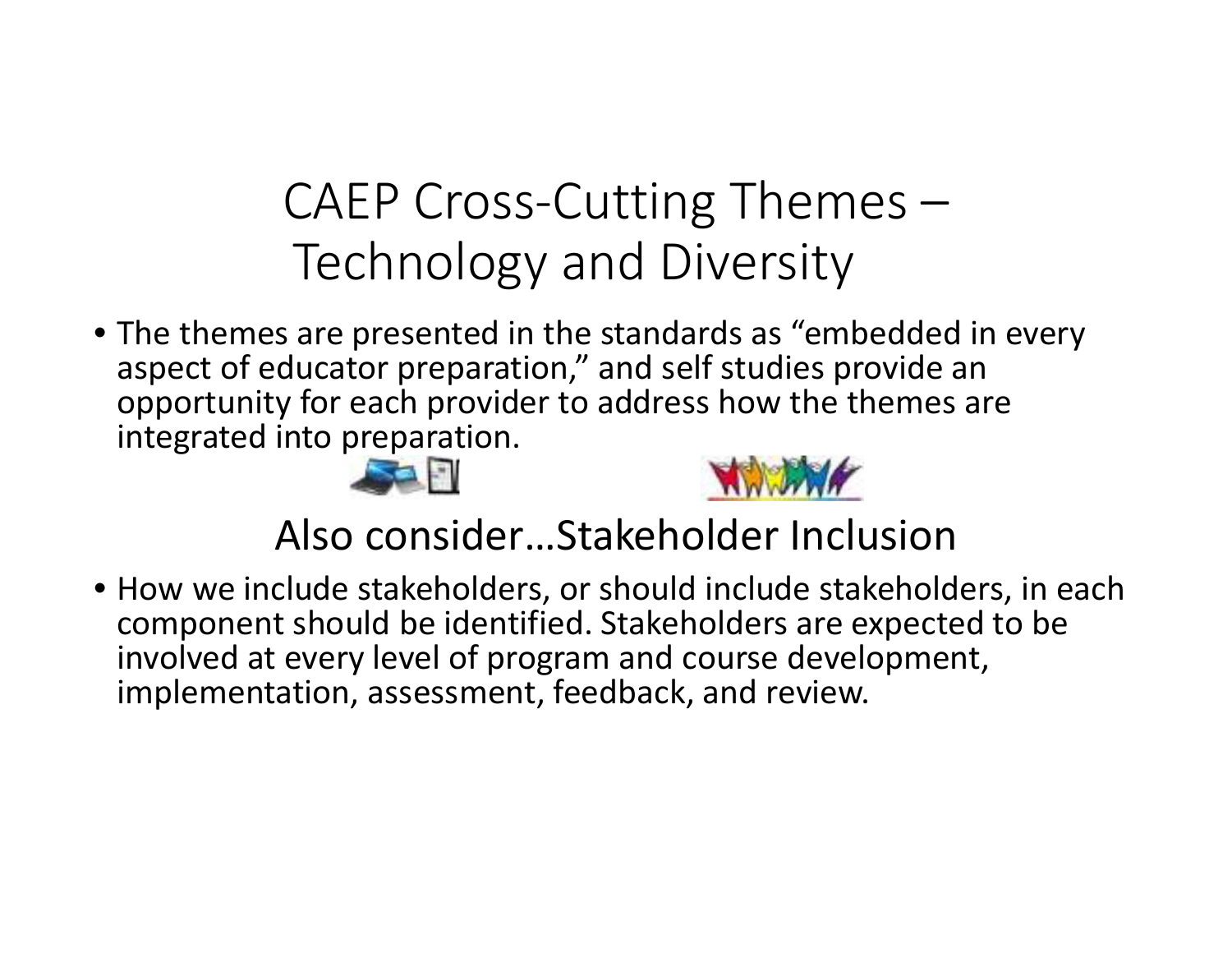#### CAEP Standards' Evidence

- Examples: Assessment Data, GPAs (CAEP is OK with GPAs!), Minutes, MOUs, Surveys, Admissions Data, Focus Groups, Case Studies
- Explain your data and make your case
	- Include context, analysis, interpretation, and reliability and validity
	- Be honest about strengths and challenges
- Can use "old" data with new data
- 3 cycles of disaggregated data that is sequential and the latest available
	- By program, EPP, Comparisons when possible
- No dumping in the Self Study!
	- Make evidence specific and targeted

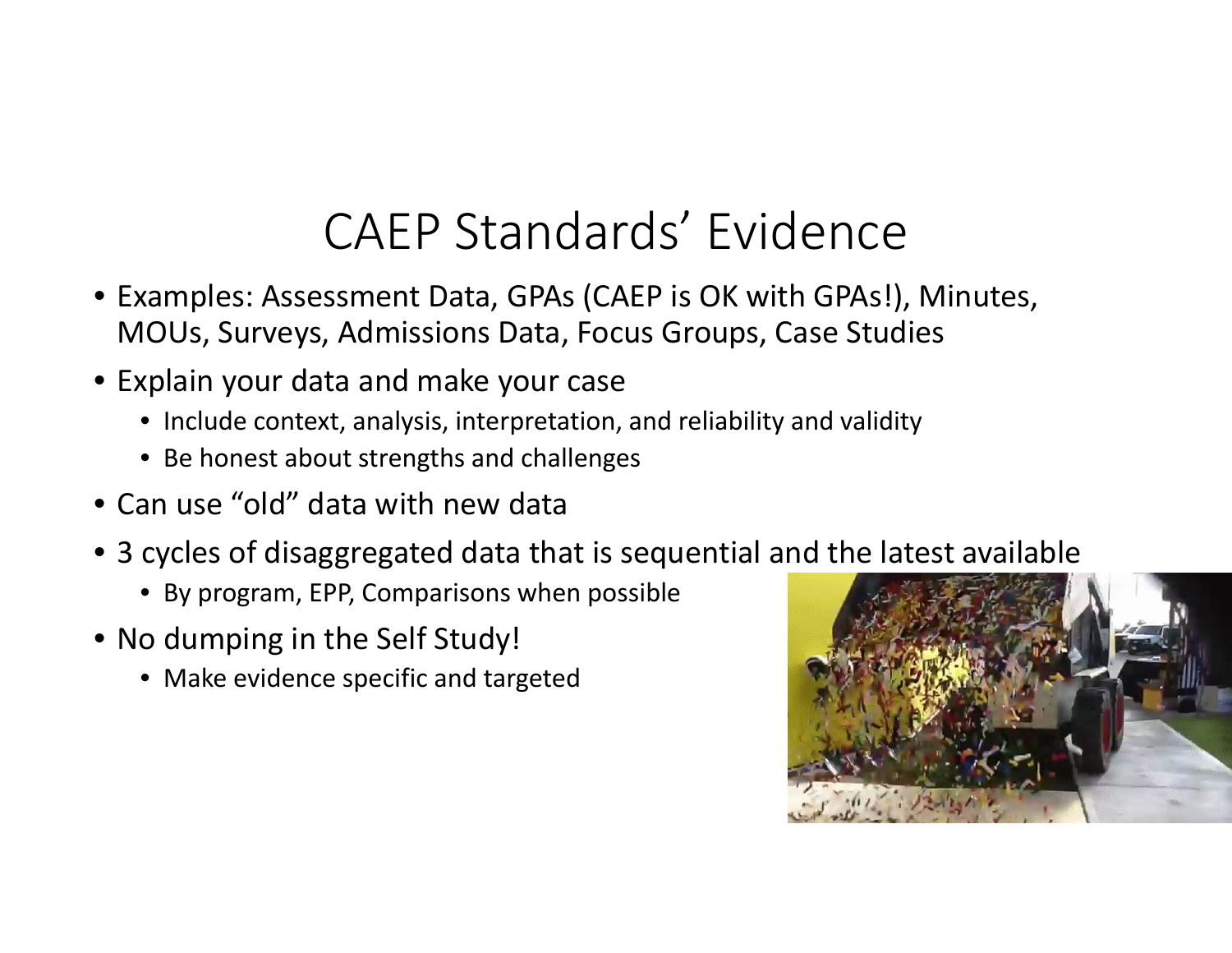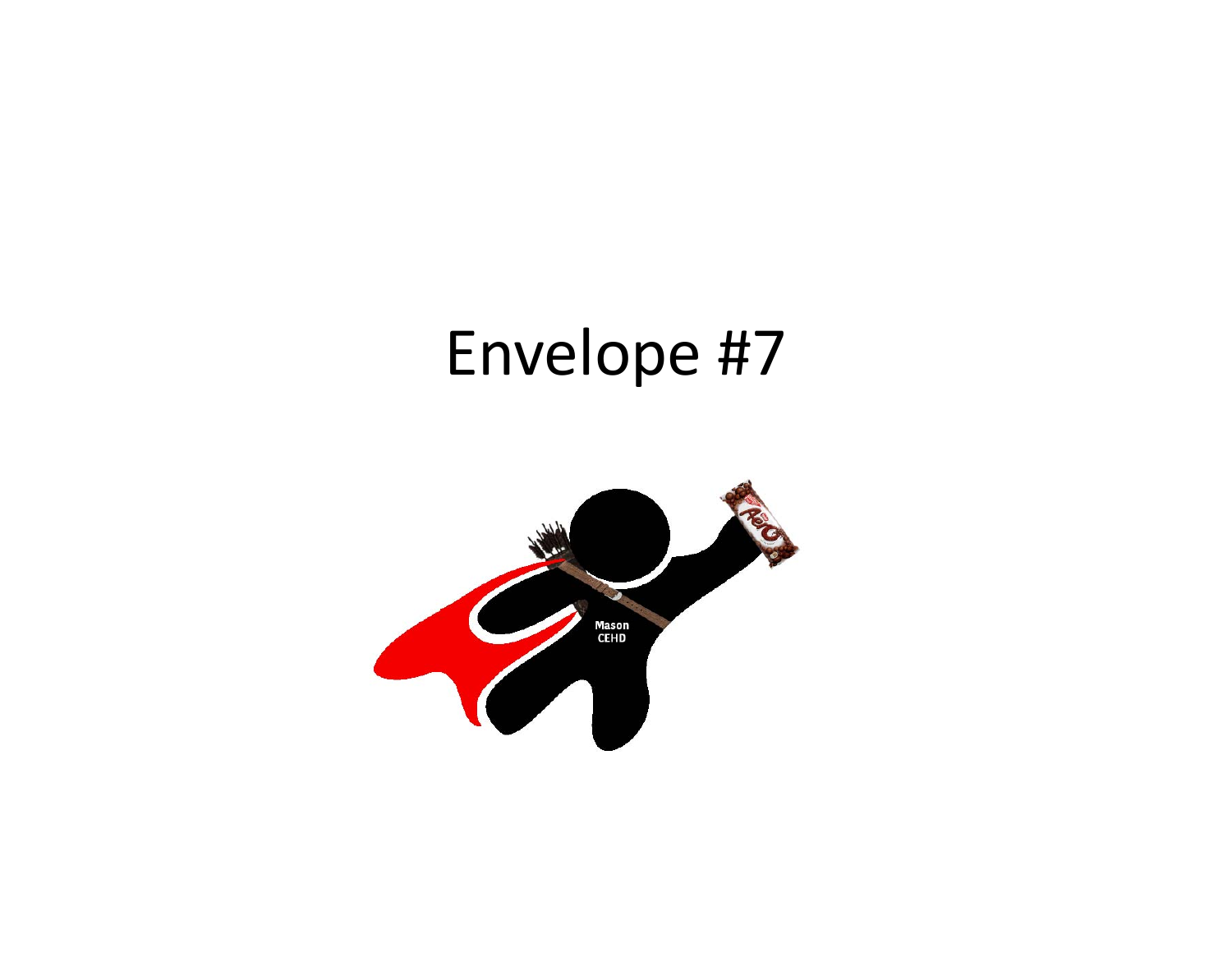## Now, why are we here today?

- •Get into your groups!
- •Open Google Docs
	- Each folder includes:
		- CAEP Handbook 2016 Standard Documentation
		- Draft Advanced Standard Documentation (where applicable)
		- Standard Table to be completed

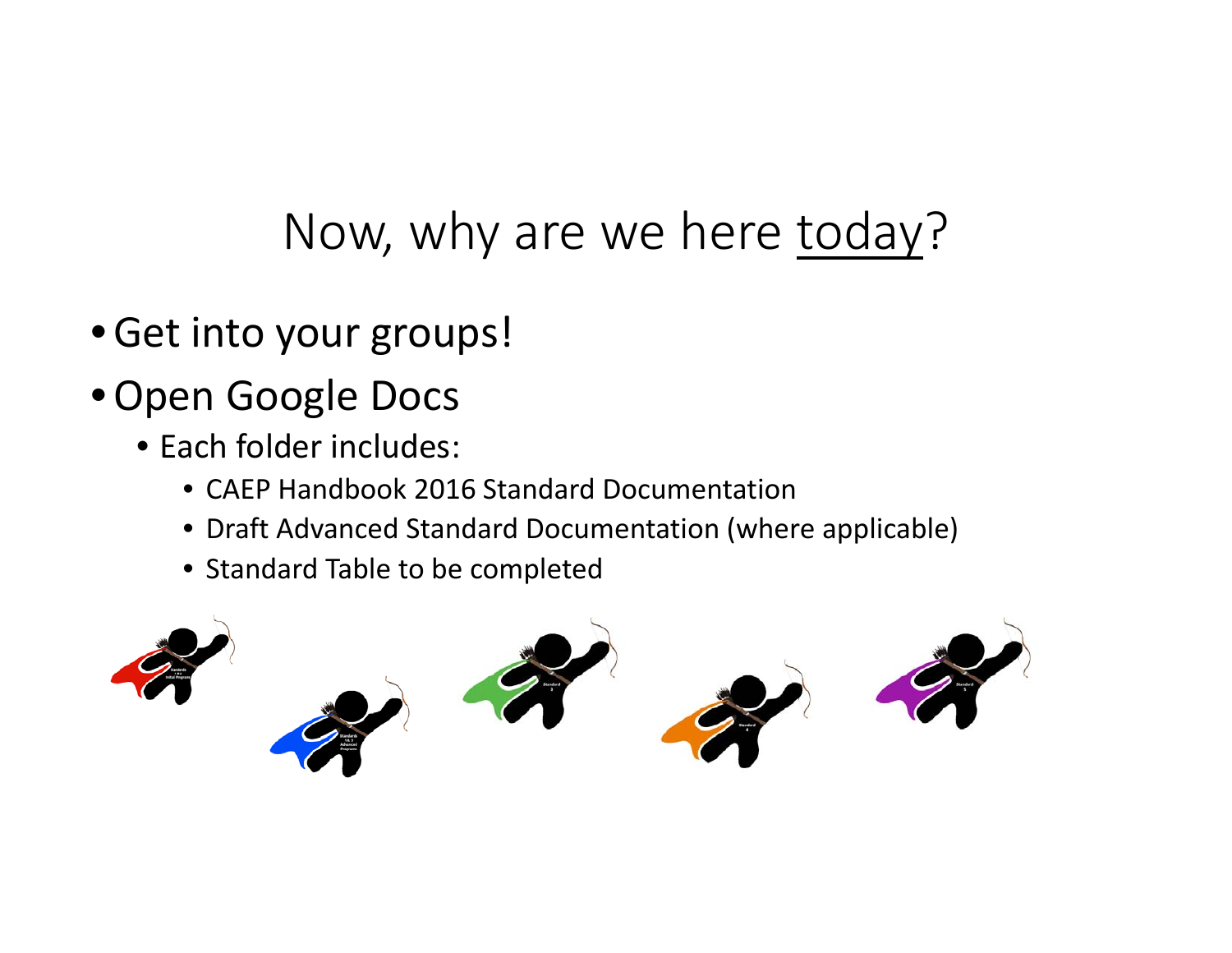## Complete the Standard Table

- 1. Review the Standards and Their Components
	- Note "special" components
		- Required
		- Cross‐overs to other Standards (work across groups!)
		- Cross-cutting themes little laptops and rainbow people
		- Stakeholder Involvement
	- Record questions/clarification needs
- 2. Take Inventory
	- Note the evidence and the gaps
	- Think targeted, but creative!
	- (OK to dump here)





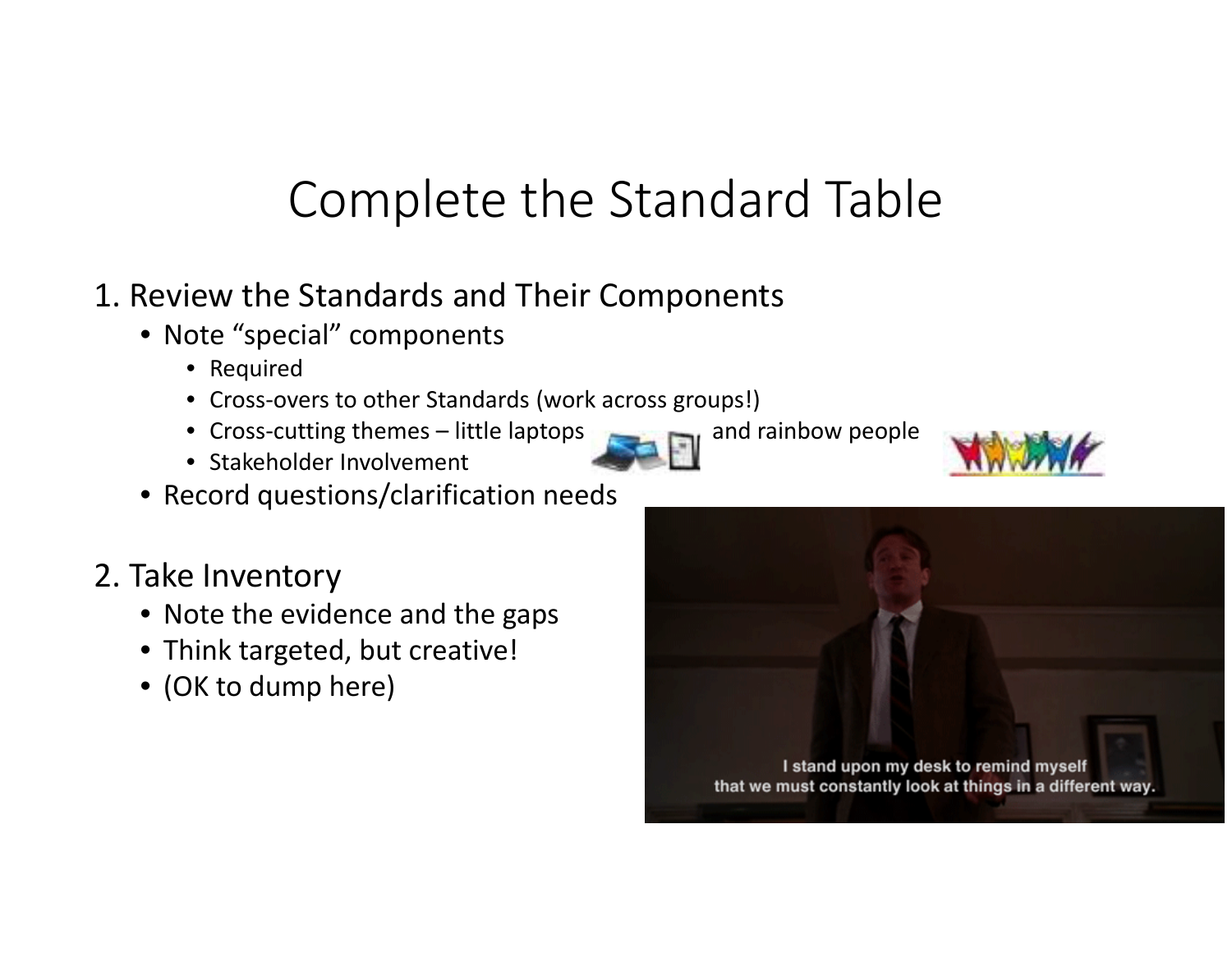# Complete the Standard Table

- 3. Collect the Data
	- Note the actions/plans/strategies for data collection
- 4. Take Stock
	- Identify stakeholder involvement/collaborations

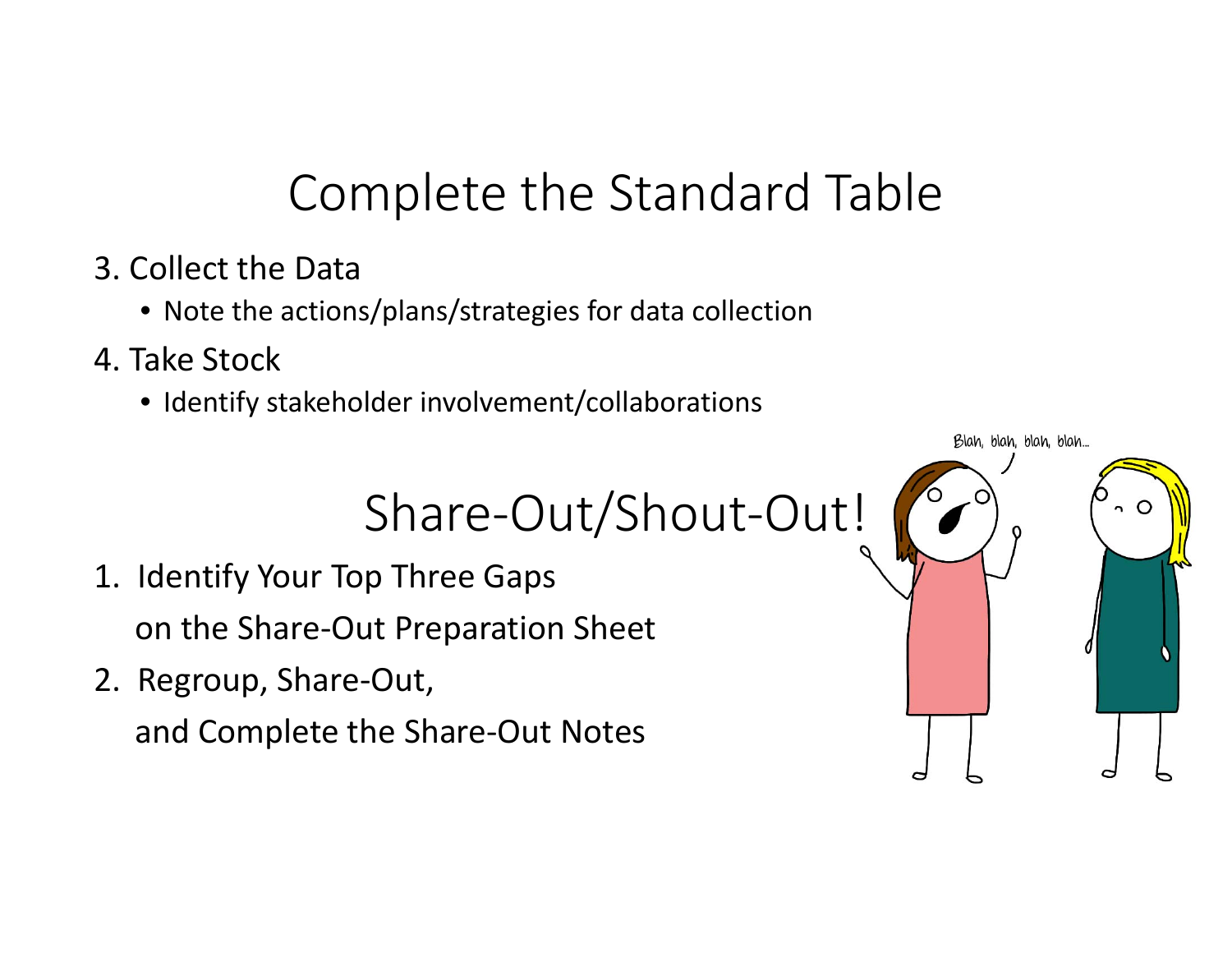# You don't have to be superhuman…

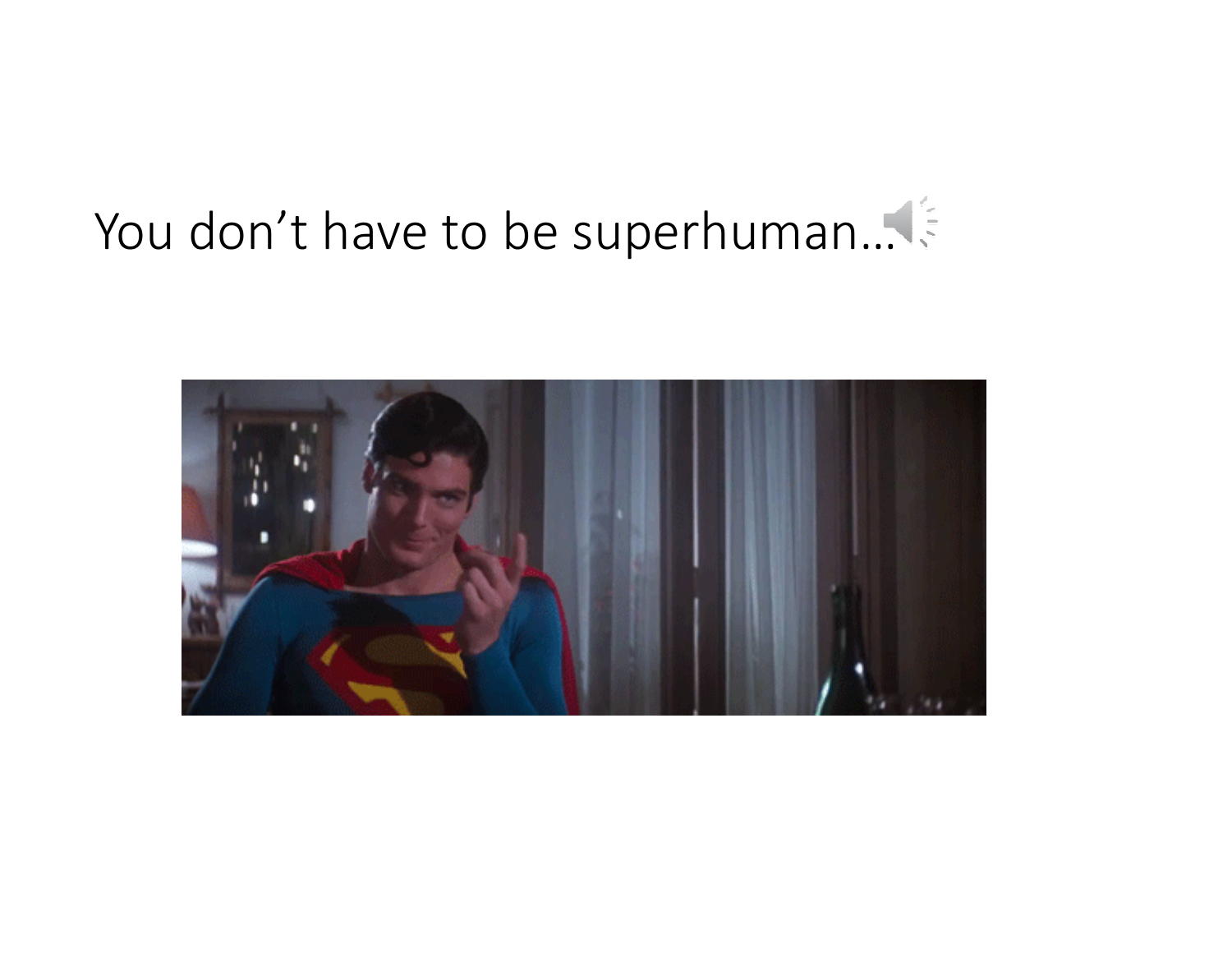#### Final Get Together –

• Recap of Group Work! Share‐Out/Shout‐Out!



- Moving Forward…Plant the CAEP seed!
	- Talk about CAEP in courses today's candidates could be tomorrow's informed graduate interviewees for the Self Study on‐site interviews
	- Talk about CAEP in Program Meetings You serve as your program's rep! Make sure your program faculty, adjunct faculty, advisors and staff know about and are informed about CAEP!
	- Talk about CAEP with Clinical Educators Mentor Teachers, Clinical Faculty, University Supervisors, Principals, all Partners need to know about CAEP!
	- Today's friends are tomorrow's partners!
	- Knowledgeable interviewees for the CAEP On‐Site Visit